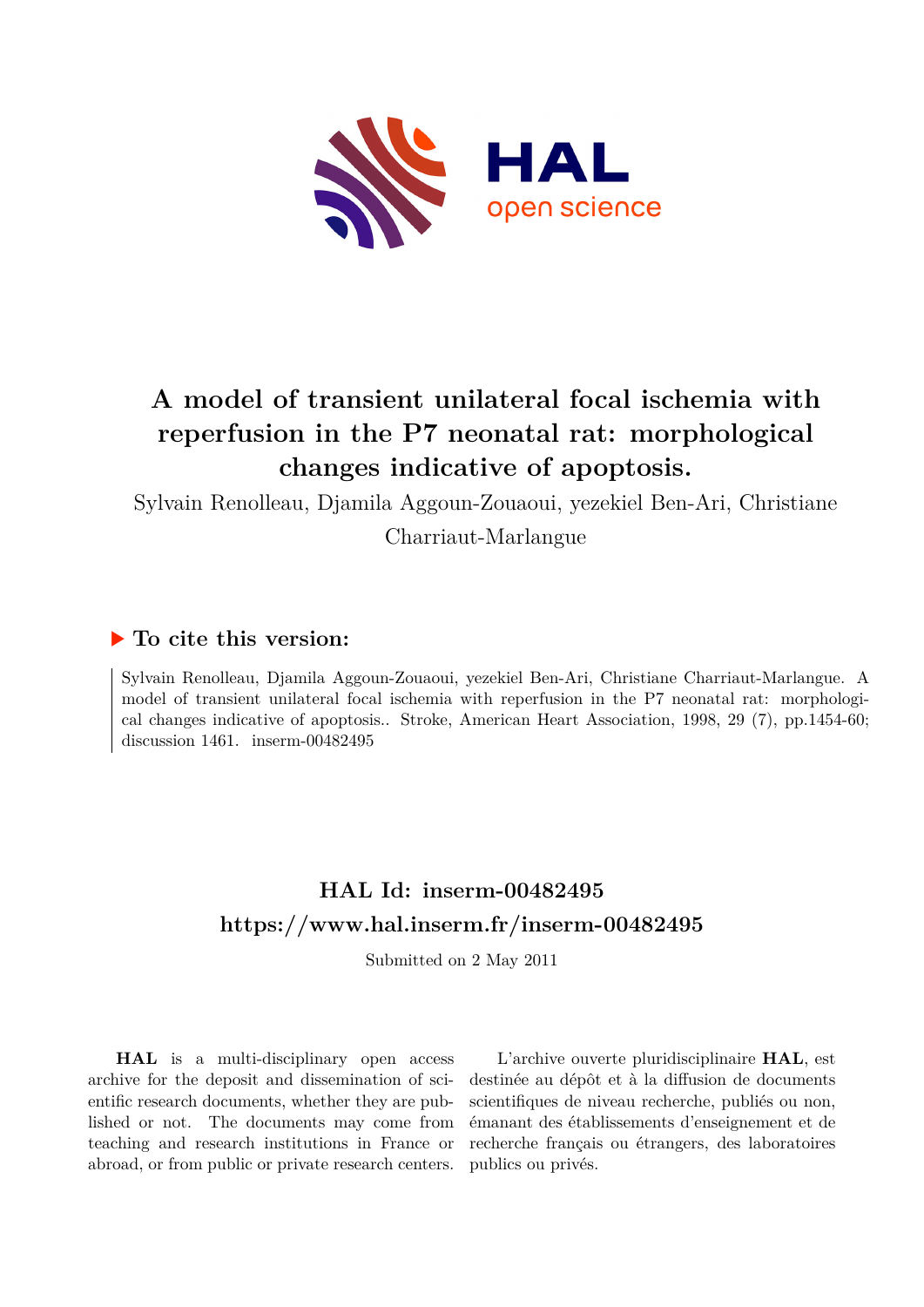## **A Model of Transient Unilateral Focal Ischemia With Reperfusion in the P7 Neonatal Rat Morphological Changes Indicative of Apoptosis**

S. Renolleau, MD; D. Aggoun-Zouaoui, PhD; Y. Ben-Ari, PhD; C. Charriaut-Marlangue, PhD

- *Background and Purpose*—The mechanisms leading to delayed cell death after hypoxic-ischemic injury in the developing brain remain to be elucidated. The aim of this study was to develop a model of transient focal ischemia in the neonatal rat in an attempt to create a reperfusion phase since in the filament model of reversible middle cerebral artery occlusion, size limitations precluded performing this procedure before 14 to 18 days. We then analyze whether apoptosis or necrosis occurs in this model.
- *Methods*—Seven-day-old Wistar rat pups (n=96) underwent permanent left middle cerebral artery occlusion in association with 1-hour occlusion of the left common carotid artery. Evolution of the brain infarction was studied from 24 hours to 3 months on cresyl violet–stained coronal sections. Infarct volume was determined with the use of the mitochondrial stain 2,3,5-triphenyltetrazolium chloride. Neuronal death was demonstrated by the silver staining method of Gallyas et al (1980). Chromatin condensation was shown by DNA fragmentation assessed with the use of terminal deoxynucleotidyl transferase–mediated dUTP-biotin nick end-labeling (TUNEL) assay in cryostat sections and electron microscopic analysis.
- *Results*—Almost all of the animals who survived had reproducible cortical infarcts. The mean infarct volume was  $31\pm7$  mm<sup>3</sup> (mean $\pm$ SD). The ipsilateral hemisphere showed a well-delineated lesion in the frontoparietal cortex at 3-month recovery. Argyrophilic (dying) neurons were observed a few hours after reperfusion and increased with time. Cells exhibiting DNA fragmentation were shown as early as 6 hours, increased up to and peaked at 24 to 96 hours, then progressively decreased and persisted for several days, suggesting an ongoing process. Electron microscopy analysis demonstrated high condensation and clumping of chromatin beneath nuclear membrane in shrunken neurons.
- *Conclusions*—Our study demonstrates the feasibility of performing ischemia-reperfusion in 7-day-old rats that develop progressive neuronal death with features characteristic of apoptosis. The reperfusion phase mimics events that occur during neonatal human hypoxic-ischemic encephalopathy at birth, since perinatal intensive care most often permits recirculation. **(***Stroke***. 1998;29:1454-1461.)**

**Key Words:** cell death ■ chromatin ■ reperfusion injury ■ rats

Despite recent advances in the understanding of neuronal death during cerebral ischemia in adult rodent models, only a few reports discuss neonatal ischemia. Reduction of oxygen supply during the perinatal period may affect central nervous system development and lead to neurological dysfunction.<sup>1</sup> The traditional model of neonatal hypoxia-ischemia in a 7-day-old rat was that of a permanent unilateral carotid ligation followed by a hypoxic episode of several hours.<sup>2</sup> This results in a lesion similar to that observed in the full-term infant who has undergone a hypoxic-ischemic episode such as perinatal asphyxia. To investigate the acute and long-term pathophysiology of neonatal stroke, particularly the phenomenon of reperfusion injury<sup>3,4</sup> and its sequelae in the developing nervous system, new models of transient focal ischemia were recently developed in rats aged 14 to 185

#### **See Editorial Comment, page 1461**

and  $10<sup>6</sup>$  days. However, there is no model of ischemia with reperfusion in 7-day-old rat pups, although reperfusion has been reported to be a deleterious event in young<sup>7</sup> and adult<sup>8</sup> rats. Previous neuropathologic studies showed that at this stage of development the animal's brain is histologically similar to that of a stillborn infant. $3,9$  In addition, it was recently demonstrated that the rodent and primate models could be used for long-term neurological and behavioral outcome experiments, whereas the fetal sheep, newborn lamb, and piglet models are well suited for the study of acute and subacute metabolic and physiological end points.<sup>10</sup>

In adult cerebral ischemic models, two types of neuronal cell death have been described: apoptosis and necrosis. Since

Received December 29, 1997; final revision received March 6, 1998; accepted April 6, 1998.

From the Université René Descartes, Paris, France.

Presented in part at the 18th International Symposium on Cerebral Blood Flow and Metabolism, Baltimore, Md, June 15–19, 1997, and published in abstract form.

Correspondence to C. Charriaut-Marlangue, INSERM U29, 123 Boulevard de Port-Royal, 75014 Paris, France. E-mail cm@u29.cochin.inserm.fr © 1998 American Heart Association, Inc.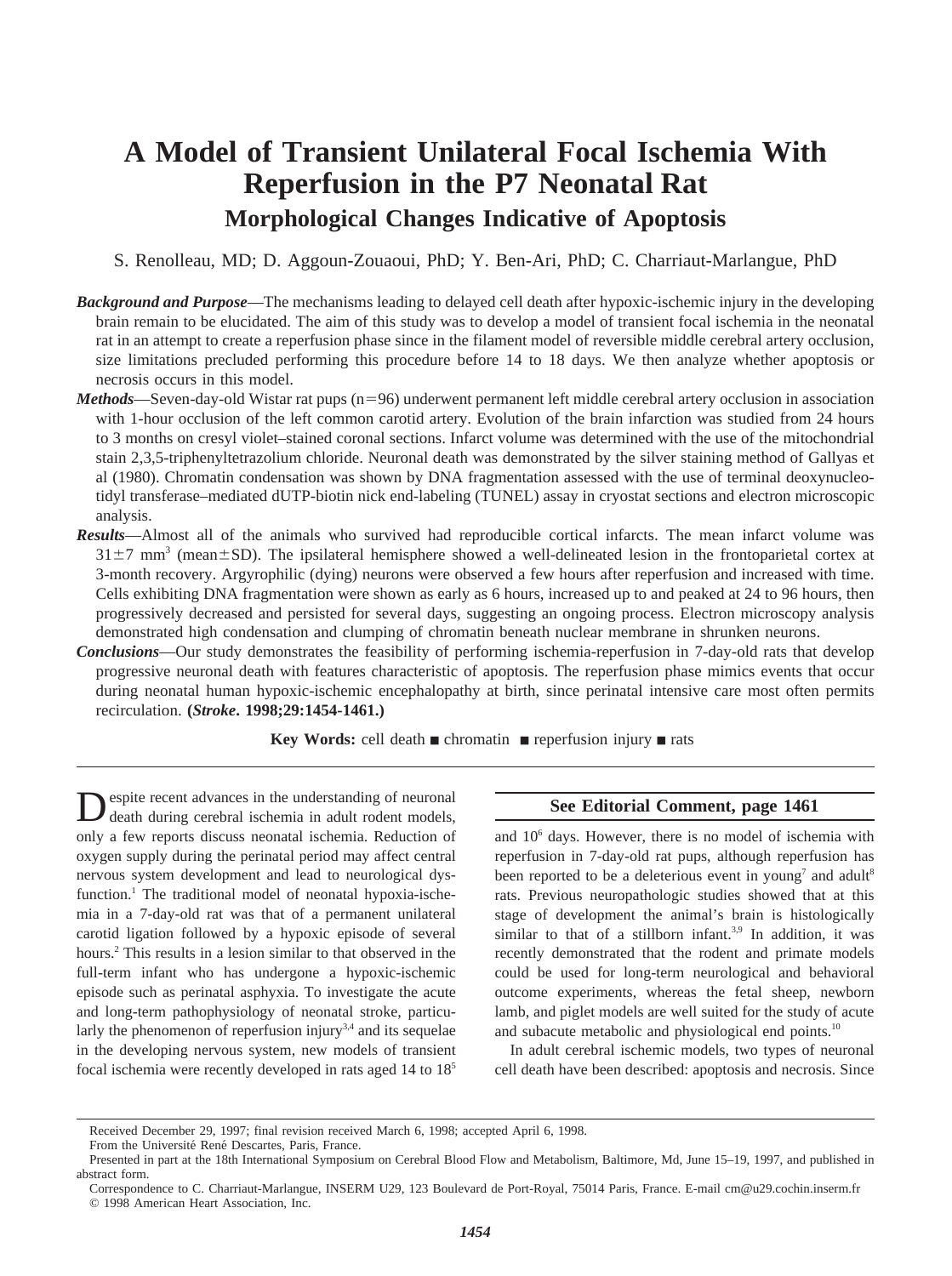

 $MCA = middle cerebral$  artery  $PBS = phosphate-bufficiented saline$  $TdT = deoxynucleotidy1 transferase$  $TUNEL = terminal$  deoxynucleotidyl transferase–mediated

dUTP-biotin nick end-labeling

1993, an increased number of reports suggest that neuronal death after cerebral ischemia in rodents occurs through an apoptotic pathway (for review, see References 11 and 12). Strong evidence of apoptosis has been provided by combining DNA gel electrophoresis, light and electron microscopy, in situ DNA nick end-labeling assessed by TUNEL staining, and apoptosis-associated gene expression.<sup>13,14</sup> Necrosis was shown to occur in the core of the ischemic lesion, a zone in which the degree of injury was severe. In contrast, apoptosis was mainly detected in the periphery, termed the penumbra.15,16 Internucleosomal DNA fragmentation in the cortex, hippocampus, striatum, and thalamus was reported after unilateral occlusion and exposure to hypoxia in 7-day-old rats.17 These data demonstrated that cell death involves the action of the specific endonuclease that is accepted as the hallmark of apoptosis in other systems $18$  and is not the result of classic necrosis.

The objective of the present report was to develop a model of transient unilateral cerebral ischemia in 7-day-old rats. The combination of permanent left MCA electrocoagulation and transient left carotid occlusion induces neuronal death in the ipsilateral cortex. We then analyzed the temporal profile of cells undergoing apoptosis by the use of the TUNEL assay and electron microscopy to detect nuclear changes. Part of the present investigation has been reported in abstract form.19

## **Materials and Methods**

### **Focal Ischemia Model**

Experiments were performed in strict accordance with guidelines of the National Institutes of Health and the French Department of Agriculture (license No. 01352). Ipsilateral focal ischemia was induced in 7-day-old Wistar rats (weight,  $17$  to  $23$  g; n=96) of both sexes. Pups were anesthetized with an intraperitoneal injection of chloral hydrate (300 mg/kg). After 15 minutes, rats were placed on their backs, and a median incision was made in the neck to expose the left common carotid artery. Rats were placed on the right side, and an oblique dermal incision was made between the ear and eye. After excision of the temporal muscle, the cranial bone was removed from the frontal suture to a level below the zygomatic arch. The left MCA, exposed just after its apparition over the rhinal fissure, was permanently electrocoagulated at the inferior cerebral vein level before the MCA bifurcated into frontal and parietal branches (Figure 1). After this procedure, a clip was placed to occlude the left common carotid artery (Figure 1). The vascular clip was removed after 60 or 90 minutes. Carotid blood flow restoration was verified with the aid of a microscope. Both neck and cranial skin incisions were then closed. The duration of this procedure was 20 minutes. During the surgical procedure, body temperature was maintained at 37°C to 38°C by means of a heating pad. Rat pups were then placed in an incubator maintained at 37°C until they awoke, and then they were transferred to their mothers for the long-term survival period.

This new model was compared with a model of permanent MCA occlusion alone and with a model of transient (1-hour) carotid artery occlusion alone. Sham-operated brains and control pups were used as controls.

## **Measurement of Infarct Volume**

Neuropathologic evaluation of brain injury at 48 hours of recirculation (gliosis being detected at 72 hours) was accomplished with the use of the mitochondrial stain 2,3,5-triphenyltetrazolium chloride  $(n=5)$ , as previously reported.<sup>20,21</sup> In another set of animals  $(n=6)$ , pups were killed and brains were removed and frozen in isopentane  $(-40^{\circ}$ C). Cryostat coronal sections were stained with cresyl violet. On each section, cortical areas of infarction were measured with an image analyzer (IMSTAR). The volume of infarction was calculated by integrating the necrotic areas.

### **Tissue Preparation**

Cell death studies were performed in a separate set of animals subjected to left MCA electrocoagulation and 1 hour of left common carotid artery occlusion. Rats were killed at various times after reperfusion (4 to 96 hours, 7 and 14 days, 1 and 3 months;  $n=6$ each). Rats were perfused through the ascending aorta under deep anesthesia (chloral hydrate, 300 mg/kg) with warm heparinized saline followed by PBS (0.12 mol/L, pH 7.4) containing 4% paraformaldehyde. Brains were then removed, kept for 2 hours in the same fixative solution, and placed in 0.1 mol/L PBS containing 10% sucrose for 2 days. Brains were rapidly frozen in isopentane  $(-40^{\circ}C)$ and subsequently stored at  $-70^{\circ}$ C until used. Coronal cryostat sections (20  $\mu$ m thick) were collected on gelatin-coated slides.

For electron microscopy, rats at 24 hours of recirculation  $(n=2)$ were anesthetized with chloral hydrate and perfused with 50 mL of saline followed by 150 mL 4% paraformaldehyde and 1% glutaraldehyde in 0.1 mol/L PBS (pH 7.4). Brains were removed, kept



**Figure 1.** Ischemia-induced model in 7-day-old Wistar rat pup. Left, MCA branching pattern with electrocoagulation site A (arrow). Right, Blood supply to the chest and the base of the brain; B is the position of the vascular clip to occlude the left common carotid artery.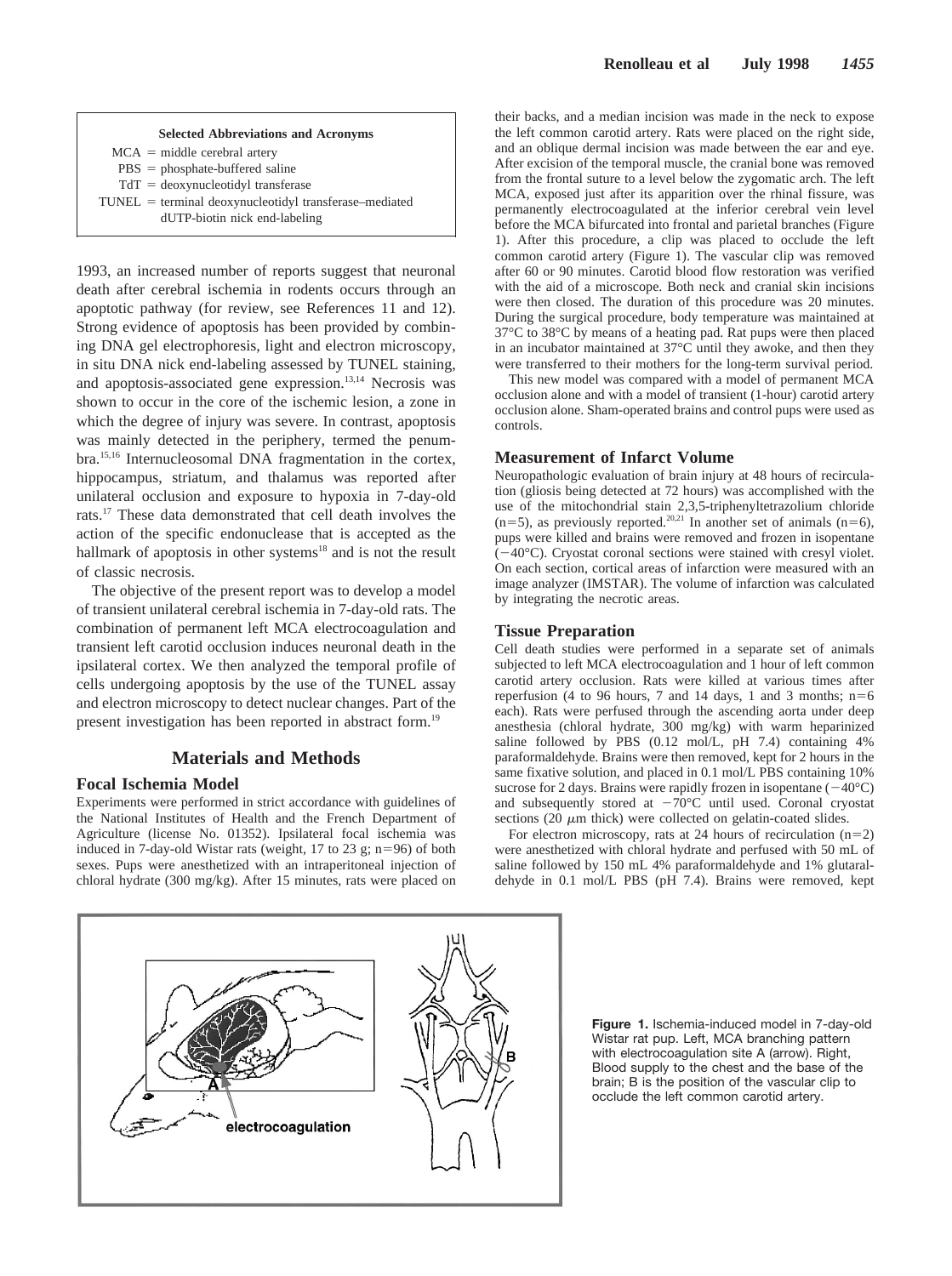

Figure 2. Representative cross-sections from the brain of ischemic rat pups (n=6) are depicted from anterior (left) to posterior (right). The darkened areas represent the mean percent area of infarction for that group at the particular cross-sectional level. The mean  $(\pm SD)$ percent area of infarction is given under each section.

overnight in the same fixative, and cut with a vibratome  $(50 \mu m)$ thick). Selected areas were processed for electron microscopy by postfixation in 1% osmium tetroxide for 2 hours, washed in PBS, dehydrated in ethanol, and embedded in epoxy resin (Epon/Araldite). Polymerization was made at 60°C for 48 hours. Blocks were cut on a Reichert ultramicrotome in  $1-\mu m$ -thick sections and stained with toluidine blue for light microscopy. Ultrathin sections (100 to 200 nm) were poststained with uranyl acetate and lead citrate and viewed with a Phillips EM 300 electron microscope.

#### **Silver Staining Procedure**

We used the method of Gallyas et  $al<sup>22</sup>$  modified by Nadler and Evenson $^{23}$  to visualize both degenerating terminals and cell bodies of neurons and lysosomes that bind silver (ie, become argyrophilic). Briefly, the staining procedure included alkaline pretreatment, silver impregnation, development at pH between 5.5 and 6.3, washing in acetic acid, dehydration, and mounting in Permount.

#### **In Situ Labeling of Fragmented DNA**

Coronal cryostat sections were processed for TUNEL assay as previously reported.24 Briefly, sections were incubated with TdT (0.2 U/ $\mu$ L; Gibco) and biotin-16-dUTP (20  $\mu$ mol/L; Boehringer Mannhein), then visualized with streptavidin-biotin-peroxidase complex and diaminobenzidine. Cells exhibiting DNA fragmentation (TUNEL positive) were counted in the cortex by the use of a  $\times$ 20 objective. Counting was performed by an investigator who was blinded to the experimental protocol. Data are presented as  $mean \pm SD$  per tissue section.

#### **Results**

Neither permanent MCA occlusion alone nor transient carotid occlusion alone in 7-day-old rat pups induced an ischemic lesion visible at 96 hours. A reproducible ischemic lesion was found when permanent left MCA electrocoagulation associated with 1 hour of left carotid occlusion was performed (Figure 1). All pups showed an infarct, and fewer than 10% of animals died during the first 2 hours of reperfusion. In contrast, all pups subjected to permanent left MCA electrocoagulation associated with more than 1 hour of left carotid occlusion died during the procedure.

#### **Histology**

Examination of cresyl violet sections with recovery periods of less than 6 hours did not show detectable differences between the two cerebral hemispheres. At 18 to 48 hours of recovery, the ipsilateral hemisphere appeared slightly larger than the opposite hemisphere (18% edema). Infarct lesion (determined by pale cresyl violet and TTC staining) was located in the cerebral cortex, and the mean infarct volume was  $31\pm7$  mm<sup>3</sup> (n=10). Figure 2 depicts the six serial cross-sections, with the black shaded area indicating the mean area of infarction for that section at 48 hours of reperfusion. Slight damage in the head of

the caudate putamen was detected in 20% of animals (18 of a total of 96 pups; Figure 3A). During the next 2 weeks, the infarct evolved into a smooth-walled cavity that was more visible at posterior levels; the volume of the ipsilateral hemisphere was reduced compared with the contralateral side (Figure 3C). Three months after transient ischemia, the ipsilateral hemisphere was significantly reduced compared with the contralateral hemisphere and showed a well-delineated lesion in the frontoparietal cortex (Figure 3D). High magnification of cresyl violet staining demonstrated cells with pyknotic nuclei and chromatin clumping at 48 hours of reperfusion (Figure 3B).

#### **Cell Death**

With the selective Gallyas silver staining, silver-impregnated cell bodies were seen in the cortex at 6 hours after ischemia (Figure 4A and 4B), and they increased with time of recirculation. TUNEL labeling was detected in a few scattered cells of the sham-operated or control rat pup brains, which corresponds to the programmed cell death that occurs during development. In contrast, TUNEL-positive nuclei appeared as early as 4 hours of reperfusion in the frontoparietal cortex, increased up to 24 hours (Figure 4C and 4D and Figure 5), and remained stable until 96 hours (Figure 5). A progressive decrease in the number of apoptotic cells was observed from 7 to 30 days (Figure 5). The stained nuclei showed the morphological criteria of apoptosis, ie, cytoplasmic shrinkage and cytoplasmic membrane convolutions, chromatin condensation below the nuclear membrane, followed by fragmentation of the nucleus into rounded or oval bodies (apoptotic bodies, Figure 4E through 4G). Necrotic cells, detected by diffused nuclear and cytoplasmic staining,<sup>24</sup> were not detected in normal and sham-operated rats or in the contralateral hemisphere of ischemic pups. A few necrotic cells were evident in the MCA site, probably due to a mechanical tissue lesion during the surgical procedure (Figure 4G).

Semithin plastic sections through the cortex of animals killed at 24 hours after reperfusion were examined. Neurons in the contralateral cortex appeared unaffected, showing clear cytoplasm and nuclei (not shown). Ipsilaterally, dying neurons in the early and late stages of degeneration exhibited abnormal morphology (Figure 6A). At the ultrastructural level, neurons in the early stages of degeneration exhibited dark nuclei and cytoplasm with chromatin coalescence beneath the nuclear membrane. All organelles were well preserved (Figure 6C). In the late stage of degeneration, neurons showed a prominent cytoplasmic shrinkage with abnormal cytoplasmic organelles. A particular condensation and segregation of the chromatin was observed (Figure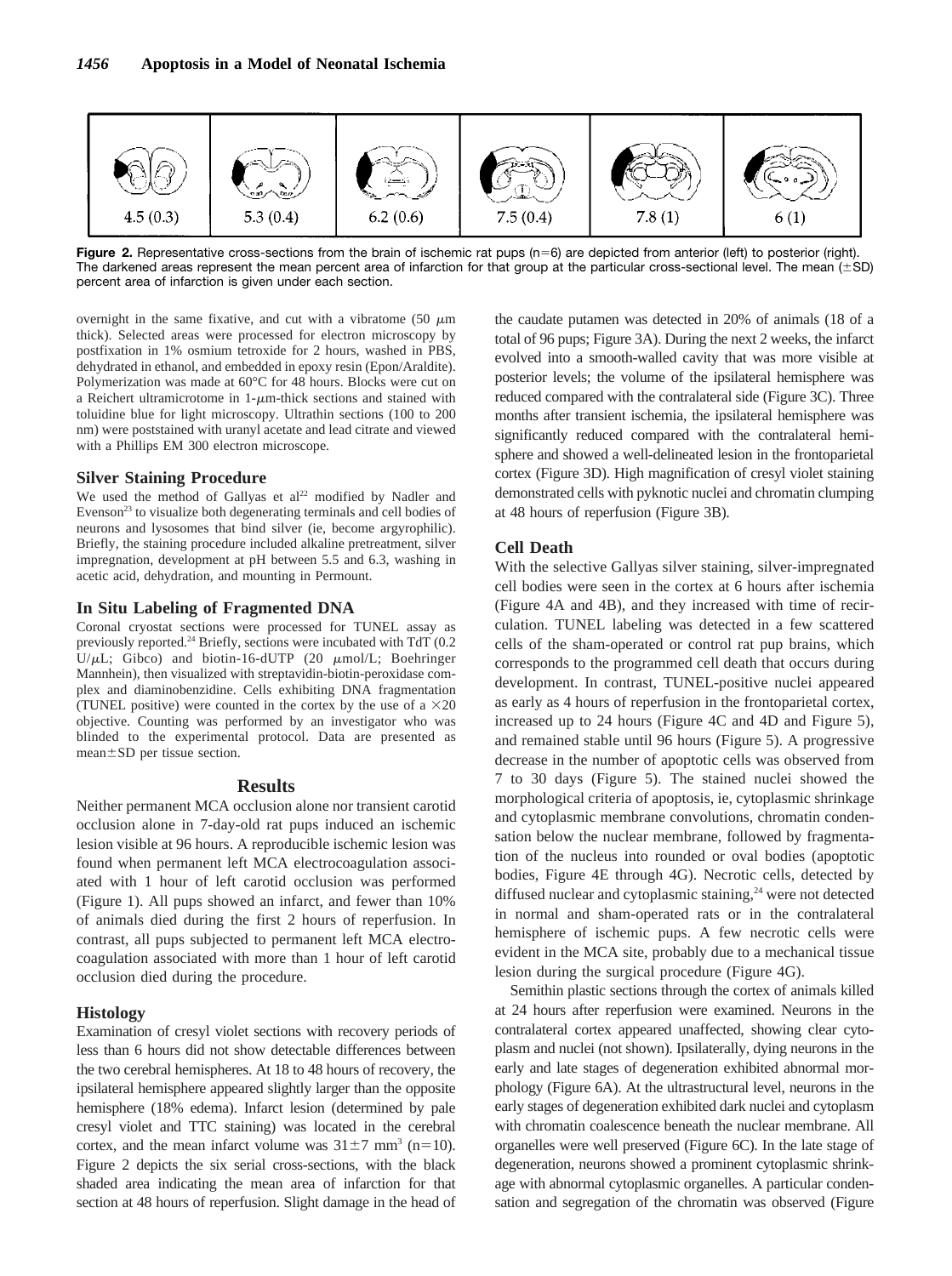

**Figure 3.** Evolution of infarction after transient focal ischemia in the rat pup. Representative cresyl violet–stained coronal sections from animals killed at 48 hours (A and B), 14 days (C), and 3 months (D) of reperfusion. A, Large ill-defined pale area is seen in the left cerebral hemisphere. Arrows indicate border of the pale area. B, Enlarged panel of cresyl-violet–stained section in A at higher magnification (bar represents 10  $\mu$ m) showing pyknotic nuclei (arrowheads) and cytoplasm (small arrows). C, At 14-day recovery, a smooth-walled cavity (arrowhead), surrounded by astrocytosis, is seen as well as the reduced size of the ipsilateral hemisphere compared with the contralateral side. D, At 3-month recovery, a substantial cortical infarction is shown. No dilation of the lateral ventricle was observed.

6D). These ultrastructural results are consistent with apoptotic neuronal death.

### **Discussion**

The major objectives of the present investigation were twofold: (1) to induce ischemia by permanent and/or transient occlusion of artery(ies) in neonatal (P7) rats and (2) to determine whether immature ischemia-induced cell death markedly exhibited features of programmed cell death (apoptosis). The data presented here show that permanent left MCA occlusion associated with 1 hour of left carotid occlusion produced a cortical infarct in 7-day-old rats, and the majority of injured neurons demonstrated punctate condensed chromatin indicative of apoptosis.

No ischemic lesion after occlusion of the MCA alone was found in neonatal rats, as previously described in a model of 20-day-old rats. $25$  The numerous anastomoses between cerebral arteries (anterior, middle, and posterior) in rat brain are so efficient that they protect MCA cerebral territory from ischemic injury.26 In contrast, the association of transient homolateral carotid artery and permanent MCA proximal occlusion probably created a situation of low cerebral blood flow in the ipsilateral hemisphere that was sufficient for anastomoses to no longer be efficient despite Willi's polygon. However, anastomoses may allow a secondary recirculation phase after removal of the carotid artery microclip. This recirculation was difficult to prove without a study of cerebral

blood flow in different cerebral arteries and anastomoses. We were unable to determine these measurements because of the age of the rat pups. However, detection of polymorphonuclear cells and macrophages in and around the ischemic lesion is good evidence of the blood-brain barrier opening and the occurrence of an inflammatory response, respectively.<sup>27</sup>

In the newborn, stroke models have been difficult to develop, and few studies have been published in which infarct volume or cerebral blood flow has been measured. Compared with the model of Rice et al, $2$  which associated permanent unilateral carotid occlusion and hypoxia (FI $o$ , 8%) for 1 hour in 7-day-old rat pups, our model has a reperfusion phase in the anatomoses through the carotid artery. Recently, two authors described new models of transient ischemia in young rats5,6 that could not be considered pure neonatal stroke models but rather juvenile stroke models. They performed MCA occlusion using an endovascular nylon filament. The filament was removed after 1 hour, allowing recirculation. However, the models of both Aschwal et  $al<sup>5</sup>$  and Mitsufuji et al<sup>6</sup> used rats older than 7 days (14 to 18 and 10 days old, respectively), but many biochemical, physiological, and anatomic changes occur in the rat pup between day 7 and days 14 to 18.28 In the model of Mitsufuji et al, the survival rate was very poor (27.8% of rat pups died during the occlusion period, and 38.5% of the surviving rats died within the first hour of reperfusion). In our conditions, almost all of the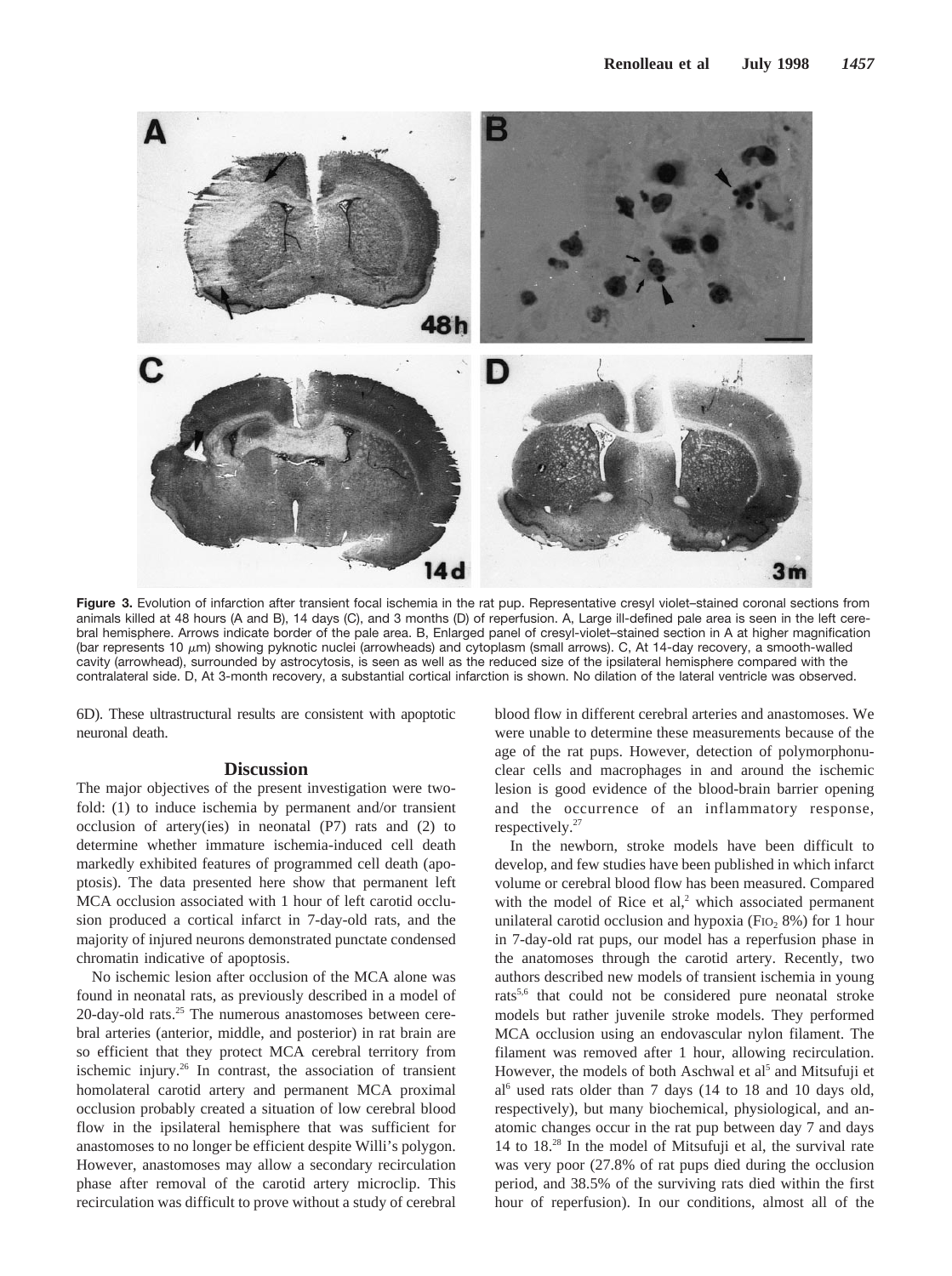

Figure 4. Cell death in ipsilateral neonatal ischemic cortex during reperfusion. Photomicrographs show representative sections of cortical tissue performed with the argyrophilic staining of dying cells according to Gallyas et al<sup>22</sup> (1980) and modified by Nadler and Evenson<sup>23</sup> (1983) (A and B) and the TUNEL assay (C through G). A, Presence of numerous silver-stained lysosomes in healthy cells (gray dots) of the contralateral hemisphere. B, Dark silver-stained degenerating neurons at 6 hours of recovery. C and D, TUNEL-positive nuclei in the cerebral cortex and MCA site, respectively, at 6 and 18 hours of recovery. E through G, High magnification of TUNEL-positive nuclei. Note chromatin-dense masses and apoptotic body formation (arrowheads), a nucleus divided into two masses (arrow in F), and a necrotic nucleus (arrow in G). Bar represents 25  $\mu$ m (A and B), 50  $\mu$ m (C and D), and 6  $\mu$ m (E through G).

animals survived and displayed a smaller infarct size than that obtained in 7-day-old Wistar rats after hypoxic-ischemic injury<sup>29</sup> or reversible MCA occlusion with the use of filament in 14- to 18-day-old spontaneously hypertensive rats.<sup>5</sup> Dam-



**Figure 5.** Number of TUNEL-positive cells in coronal sections at the level of the anterior commissure after ischemia and various reperfusion times in rat pups  $(n=4)$ . A progressive increase in the number of apoptotic cells occurs with increasing reperfusion time from 4 to 24 hours followed by a steady state until 96 hours and a progressive decrease from 7 to 30 days of reperfusion. Numbers are mean $\pm$ SD per tissue section.

age in pup brains was limited to the MCA distribution, similar to that seen in rat adult brains.<sup>30,31</sup> The small variability of ischemic area, at the level of the head of the caudate putamen, that we found may be a direct consequence of the different anatomic variations of the MCA division arteries before or after the level of the inferior cerebral veins.32,33 In contrast to hypoxic-ischemic exposures in immature rat brain, we did not observe either prominent white matter injury<sup>2</sup> or damage in the different zones of the hippocampus.<sup>34</sup> Furthermore, the reduction in thickness and the loss of the frontoparietal cortex were complete at 3-month recovery without a compensatory dilation of the lateral ventricle, as previously reported.<sup>35</sup>

Towfighi et al<sup>35</sup> reported time-dependent neuropathologic evolution after neonatal ischemia. Two recent studies, in which genomic DNA gel electrophoresis and in situ labeling of nuclear DNA fragmentation were used, demonstrated that neuronal death was indicative of apoptosis after hypoxia-ischemia*.* 17,36 Permanent left MCA and 1-hour left carotid occlusion in rat pups induced principally apoptosis, as assessed with the TUNEL assay and electron microscopic analysis. Morphological analysis of TUNEL-positive cells showed conspicuous chromatin condensation and apoptotic bodies. The characteristic features of apoptotic cell death are now well documented in several pathologies in the central nervous system (for review, see References 9 and 10). A karyorrhexic or apoptotic morphology with TUNEL-labeled punctate chromatin predominates in our neonatal transient focal ischemia model, as previously reported in rat  $pup^{37}$  and newborn piglet.<sup>38</sup> Since this is not the case in the adult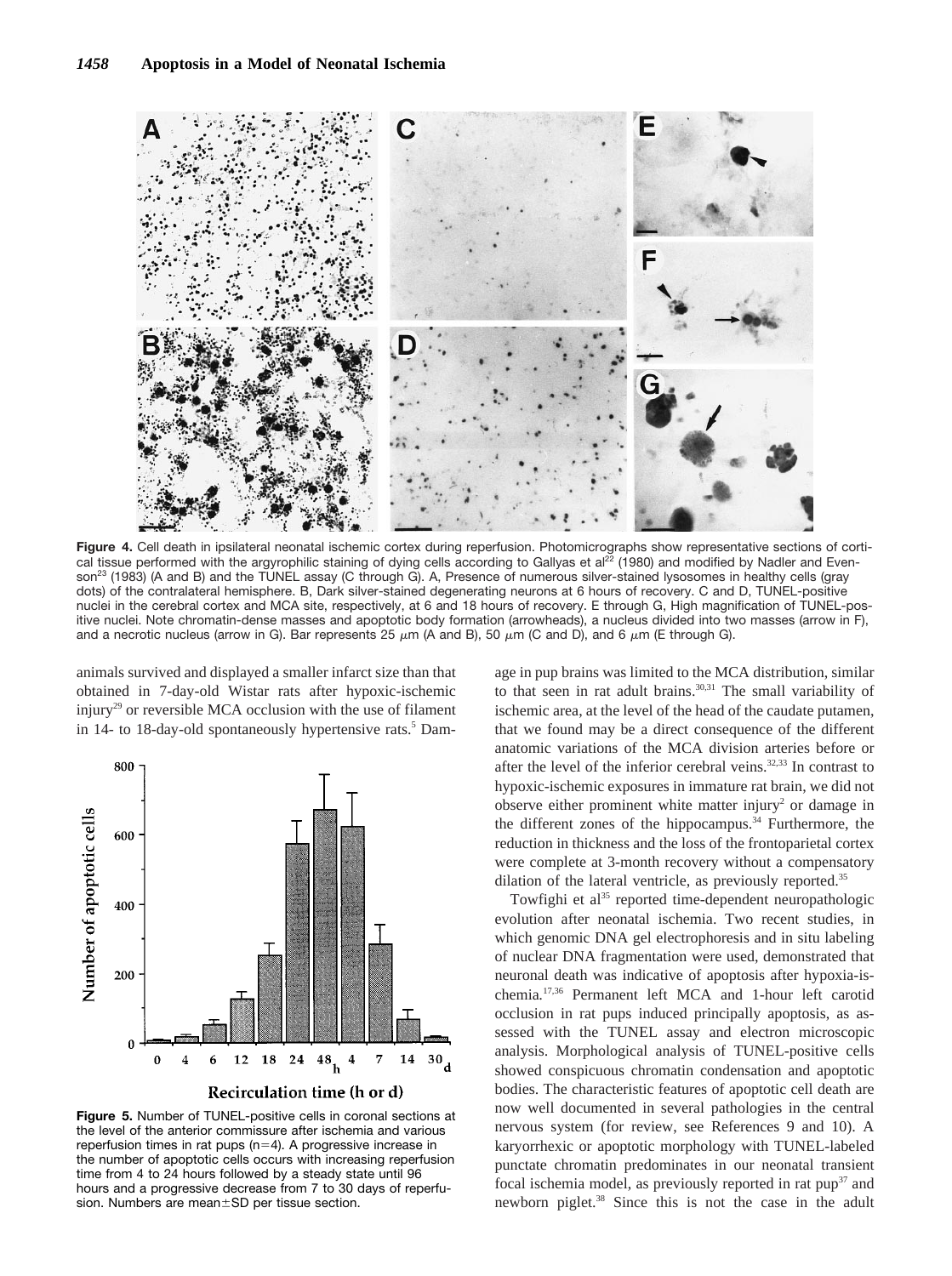

**Figure 6.** Ultrathin sections showing neuronal degeneration in the ipsilateral cortex of ischemic rat pups at 24 hours of reperfusion. A, Semithin section (1  $\mu$ m). Note the presence of normal neurons (clear cytoplasm and nucleus [n]) near dying neurons (in early and late stages of degeneration [arrowhead and arrow, respectively]). Magnification ×400. B, Ultrastructure of normal neuron showing clear cytoplasm and nucleus (n). All organelles were present and preserved. Magnification ×3300. C, Ultrastructure of early stage of neuronal degeneration. Note cytoplasmic compaction, increased electron density, and nuclear chromatin condensation beneath the nuclear membrane (arrowheads). Magnification ×3300. D, Ultrastructure of late stage of apoptotic neuronal death showing a high compaction of cytoplasm and nucleus. Note marginated coalesced and segregated chromatin (arrow). Magnification, ×10 000.

ischemic rat in which apoptosis and necrosis were generally reported to occur,  $16,39,40$  these data suggest that immature neurons may be more prone to apoptotic death, while terminally differentiated neurons exhibit pyknosis or die by necrosis*.* Furthermore, a prolonged presence of TUNEL-positive nuclei from 6 hours to 30 days after reperfusion suggests that cell damage in this model is a persistent and ongoing process, as previously reported after MCA occlusion in adult rats.<sup>15</sup> Electron microscopic analysis demonstrated that neurons die through an apoptotic process (chromatin condensation and segregation), as previously reported after transient focal ischemia in adult rats.41,42 These apoptotic features are in agreement with recent data demonstrating that in our model the apoptosis-associated proteins p53 and Bax, which are not or are basically expressed, respectively, in control situations, are sequentially upregulated in neurons exhibiting DNA fragmentation,<sup>43</sup> suggesting that neuronal apoptosis is an important event in the developing central nervous system. The presence of the same karryorrhexic morphology and the formation of apoptotic bodies in pontosubicular necrosis in the human neonate<sup>44–46</sup> are noteworthy.

In conclusion, the two models of cerebrovascular injury in 7-day-old rat pups—the model of unilateral carotid ligation and 8%  $O_2$  according to Rice et al<sup>2</sup> (1981) and our ischemiareperfusion model—can be considered complementary since they examine two different types of cerebral insults (hypoxicischemic injury and stroke). The clinical relevance of developing a model of neonatal stroke has become apparent over the past decade as neuroimaging studies have convincingly demonstrated that such lesions are more common than previously recognized and account for serious neurological morbidity.47–49 The main advantage of our model is the reperfusion phase in a P7 rat, which is truly neonatal and more relevant to distressed infants. This reperfusion mimics processes that occur during neonatal human hypoxic-ischemic encephalopathy at birth, since perinatal intensive care most often permits recirculation. Furthermore, a well-defined infarct is created by occlusion of arteries rather than a hemispheric ischemic insult caused by ligation of one artery in combination with a severe hypoxic insult to the entire brain. Thus, our data demonstrating apoptotic neuronal death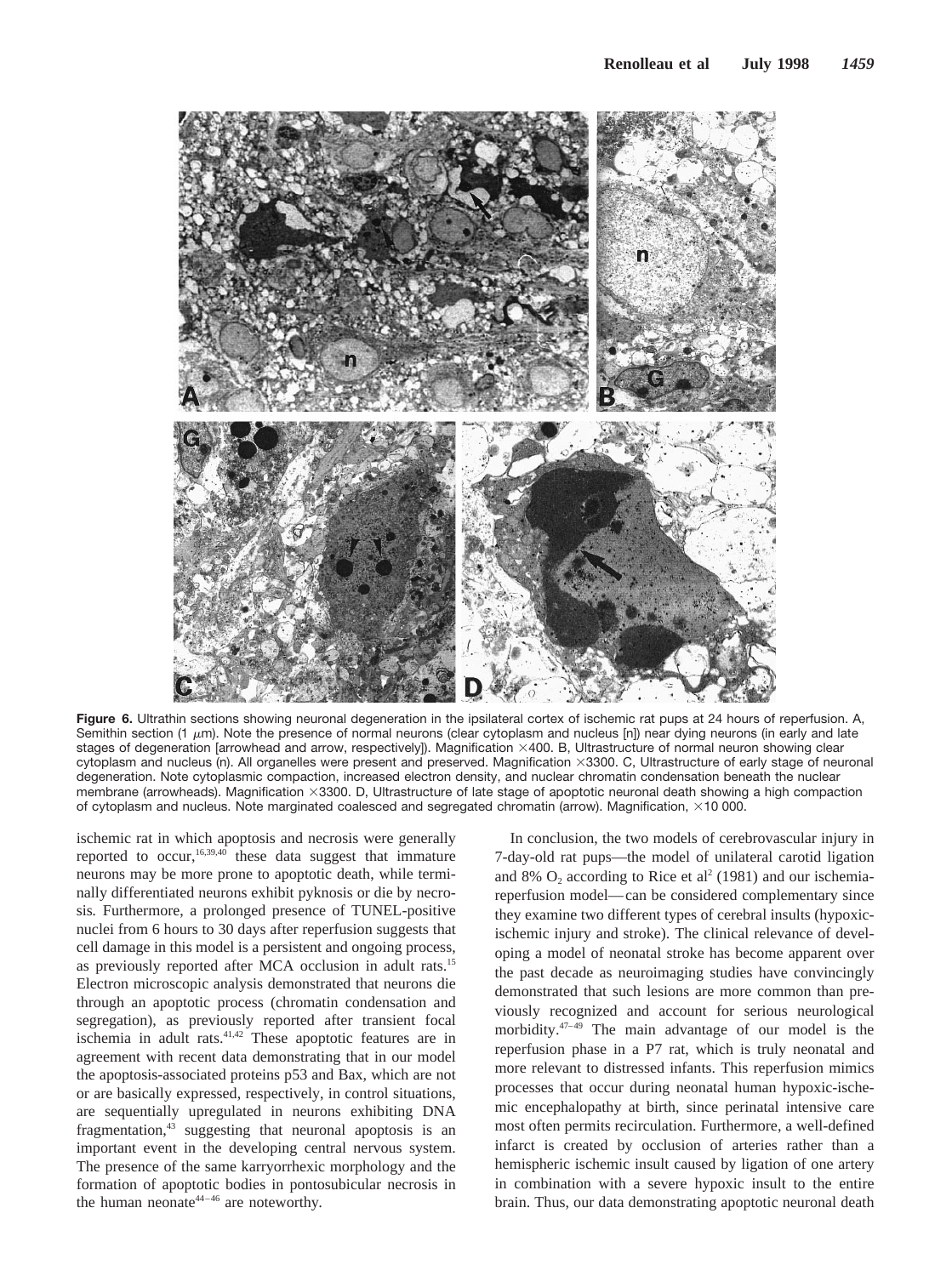may lead to further advances in therapeutic approaches for the preservation of neurons in neonatal stroke.

### **Acknowledgments**

The authors are grateful to Drs M. Plotkine and A. Gelot for their helpful comments and to E. der Terrossian for critical reading of the manuscript.

#### **References**

- 1. Younkin D. Hypoxic-ischemic brain injury of the newborn: statement of the problem and overview. *Br Pathol*. 1992;2:209–210.
- 2. Rice J, Vannucci R, Brierley J. The influence of immaturity on hypoxia-ischemic brain damage in the rat. *Ann Neurol*. 1981;9:131–141.
- 3. Vannucci R. Experimental biology of cerebral hypoxia-ischemia: relation to perinatal brain damage. *Pediatr Res*. 1990;27:317–326.
- 4. DelZoppo G, Schmid-Schönbein G, Mori E. Polymorphonuclear leukocytes occlude capillaries following middle cerebral artery occlusion and reperfusion in baboons. *Stroke*. 1991;22:1276–1283.
- 5. Ashwal S, Cole D, Osborne S, Osborne T, Pearce W. A new model of neonatal stroke: reversible middle cerebral artery occlusion in the rat pup. *Pediatr Neurol*. 1995;12:191–196.
- 6. Mitsufuji N, Yoshioka H, Okano S, Nishiki T, Sawada T. A new model of transient cerebral ischemia in neonatal rats. *J Cereb Blood Flow Metab*. 1996;16:237–243.
- 7. Fellman V, Raivio K. Reperfusion injury as the mechanism of brain damage after perinatal asphyxia. *Pediatr Res*. 1997;41:599–606 .
- 8. Traytsman R, Kirsch J, Koehler R. Oxygen radical mechanisms of brain injury following ischemia and reperfusion. *J Appl Physiol*. 1991;71: 1185–1195.
- 9. Dobbing J, Sands J. Comparative aspects of the brain growth spurt. *Early Hum Dev*. 1979;3:79–83.
- 10. Roohey T, Raju T, Moustogiannis A. Animal models for the study of perinatal hypoxic-ischemic encephalopathy: a critical analysis. *Early Hum Dev*. 1997;47:115–146.
- 11. Charriaut-Marlangue C, Aggoun-Zouaoui D, Represa A, Ben-Ari Y. Apoptotic features in ischemia, epilepsy and gp120 toxicity. *Trends Neurosci*. 1996;19:109–114.
- 12. Choi D. Ischemia-induced neuronal apoptosis. *Curr Opin Neurobiol*. 1996;6:667–672.
- 13. Koistinaho J, Hökfelt T. Altered gene expression in brain ischemia. *Neuroreport*. 1997;8:I-VIII.
- 14. MacManus J, Linnik M Gene expression induced by cerebral ischemia: an apoptotic perspective. *J Cereb Blood Flow Metab*. 1997;17:815–832.
- 15. Li Y, Chopp M, Jiang N, Yao F, Zaloga C. Temporal profile of in situ DNA fragmentation after transient middle cerebral artery occlusion in the rat. *J Cereb Blood Flow Metab*. 1995;15:389–397.
- 16. Charriaut-Marlangue C, Margaill I, Represa A, Popovici T, Plotkine M, Ben-Ari Y. Apoptosis and necrosis following reversible focal ischemia: an in situ DNA fragmentation analysis. *J Cereb Blood Flow Metab*. 1996;16:186–194.
- 17. Hill I, MacManus J, Rasquinha I, Thor U. DNA fragmentation indicative of apoptosis following unilateral cerebral hypoxia-ischemia in the neonatal rat. *Brain Res*. 1995;676:398–403.
- 18. Schwartzman R, Cidlowski J. Apoptosis: the biochemistry and molecular biology of programmed cell death. *Endocr Rev*. 1993;14:133–151.
- 19. Charriaut-Marlangue C, Renolleau S, Plotkine M, Ben-Ari Y. Neuronal apoptosis in a new model of transient unilateral focal ischemia in rat pups. In: Program and abstracts of the 18th International Symposium on Cerebral Blood Flow and Metabolism; June 15–19, 1997; Baltimore, Md. 1997;17:S258.
- 20. Cole D, Drummond J, Ghazal E, Shapiro H. A reversible component of cerebral injury as identified by the histochemical stain 2,3,5-triphenyltetrazolium chloride (TTC). *Acta Neuropathol (Berl).* 1990;80:152–155.
- 21. Isayama K, Pitts L, Nishimura N. Evaluation of 2,3,5-triphenyltetrazolium chloride to delineate rat brain infarcts. *Stroke*. 1991;22:1394–1398.
- 22. Gallyas F, Wolff J, Böttcher H, Zaborszky L. A reliable and sensitive method to localize terminal degeneration and lysosomes in the central nervous system. *Stain Technol*. 1980;55:299–306.
- 23. Nadler V, Evenson D. Use of excitatory amino acids to make axonsparing lesions of hypothalamus. *Methods Enzymol*. 1983;103:393–400.
- 24. Charriaut-Marlangue C, Ben-Ari Y. A cautionary note on the use of TUNEL stain to describe apoptosis. *Neuroreport*. 1995;7:61–64.
- 25. Coyle P. Middle cerebral artery in the young rat. *Stroke*. 1982;13: 855–859.
- 26. Menzies S, Hoff J, Betz A. Middle cerebral artery occlusion in rats: a neurological and pathological evaluation of a reproducible model. *Neurosurgery*. 1992;31:100–107.
- 27. Coeroli L, Renolleau S, Arnaud S, Plotkine D, Cachin N, Plotkine M, Ben-Ari Y, Charriaut-Marlangue C. Nitric oxide formation and perivascular nitrotyrosine following focal ischemia in immature rats. *J Neurochem.* In press.
- 28. McDonald J, Johnson M. Physiological and pathophysiological roles of excitatory amino acids during central nervous system development. *Brain Res Rev*. 1990;15:41–70.
- 29. Saeed D, Goetzman B, Gospe S. Brain injury and protective effects of hypothermia using triphenyltetrazolium chloride in neonatal rat. *Pediatr Neurol*. 1993;9:263–267.
- 30. Levine S. Anoxic-ischemic encephalopathy in rats. *Am J Pathol*. 1960; 36:1–17.
- 31. Du C, Hu R, Csernansky C, Hsu C, Choi D. Very delayed infarction after mild focal cerebral ischemia: a role for apoptosis. *J Cereb Blood Flow Metab.* 1996;16:195–201.
- 32. Rubino G, Young W. Ischemic cortical lesions after permanent occlusion of individual middle cerebral artery branches in rats. *Stroke*. 1988;19:870–877.
- 33. Fox G, Gallacher D, Shevde S, Lotfus J, Swayne G. Anatomic variation of the middle cerebral artery in Sprague-Dawley rat. *Stroke*. 1993;24: 2087–2093.
- 34. Towfighi J, Yager J, Housman C, Vannuci R. Neuropathology of remote hypoxic-ischemic damage in the immature rat. *Acta Neuropathol (Berl)*. 1991;81:578–587.
- 35. Towfighi J, Zec N, Yager J, Housman C, Vannuci R. Temporal evolution of neuropathologic changes in immature rat model of cerebral hypoxia: a light microscopic analysis. *Acta Neuropathol (Berl)*. 1995;90:375–386.
- 36. Ferrer I, Tortosa A, Macaya A, Sierra A, Moreno D, Munell F, Blanco R, Squier W. Evidence of nuclear DNA fragmentation following hypoxiaischemia in the infant rat brain, and transient forebrain ischemia in the adult gerbil. *Br Pathol*. 1994;4:115–122.
- 37. Sidhu R, Tuor U, Bigio MD. Nuclear condensation and fragmentation following cerebral hypoxia-ischemia occurs more frequently in immature than older rats. *Neurosci Lett*. 1997;223:129–132.
- 38. Yue X, Mehmet H, Penrice J, Cooper C, Cady E, Wyatt J, Reynolds E, Edwards A, Squier M. Apoptosis and necrosis in the newborn piglet brain following transient cerebral hypoxia-ischaemia. *Neuropathol Appl Neurobiol*. 1997;23:16–25.
- 39. Ferrer I, Martin F, Serrano T, Reiriz J, Perez-Navarro E, Alberch J, Macaya A, Planas A. Both apoptosis and necrosis occur following intrastriatal administration of excitotoxins. *Acta Neuropathol (Berl)*. 1995;90:504–510.
- 40. Nitatori T, Sato N, Waguri S, Karasawa Y, Araki H, Shibanai K, Komimani E, Uchiyama Y. Delayed neuronal death in the CA1 pyramidal cell layer of the gerbil hippocampus following transient ischemia is apoptosis. *J Neurosci*. 1995;15:1001–1011.
- 41. Li Y, Victor G, Jiang N, Zaloga C, Sabbah H, Chopp M. Ultrastructural and light microscopic evidence of apoptosis after middle cerebral artery occlusion in the rat. *Am J Pathol*. 1995;146:1045–1051.
- 42. Aggoun-Zouaoui D, Margaill I, Borrega F, Represa A, Ben-Ari Y, Charriaut-Marlangue C. Ultrastructural morphology of neuronal death following reversible focal ischemia in rat. *Apoptosis*. 1998;3:133–147.
- 43. Renolleau S, Benjelloun N, Ben-Ari Y, Charriaut-Marlangue C. Regulation of apoptosis-associated proteins in cell death following transient focal ischemia in rat pup. *Apoptosis*. 1997;2:368–376.
- 44. Sohma O, Mito T, Mizuguchi M, Takashima S. The prenatal age critical for the development of the pontosubicular necrosis. *Acta Neuropathol (Berl)*. 1995;90:7–10.
- 45. Bruck Y, Bruck W, Kretzschmar H, Lassmann H. Evidence for neuronal apoptosis in pontosubicular neuron necrosis. *Neuropathol Appl Neurobiol*. 1996;22:23–29.
- 46. Scott R, Hegyi L. Cell death in perinatal hypoxic-ischaemic brain injury. *Neuropathol Appl Neurobiol*. 1997;23:307–314.
- 47. Friede R. Perinatal lesions of gray matter. In: *Developmental Neuropathology*. Göttingen, Germany: Springer-Verlag; 1989:82-97.
- 48. Rademakers R, Vanderknaap M, Verbeeten BJ, Barth P, Valk J. Central cortico-subcortical involvement: a distinct pattern of brain damage caused by perinatal and postnatal asphyxia in term infants. *J Comput Assist Tomogr*. 1995;19:256–263.
- 49. Volpe J, Pasternak J. Parasagittal cerebral injury in neonatal hypoxic-ischemic encephalopathy: clinical and neurological features. *Pediatrics*. 1977;91:472–476.